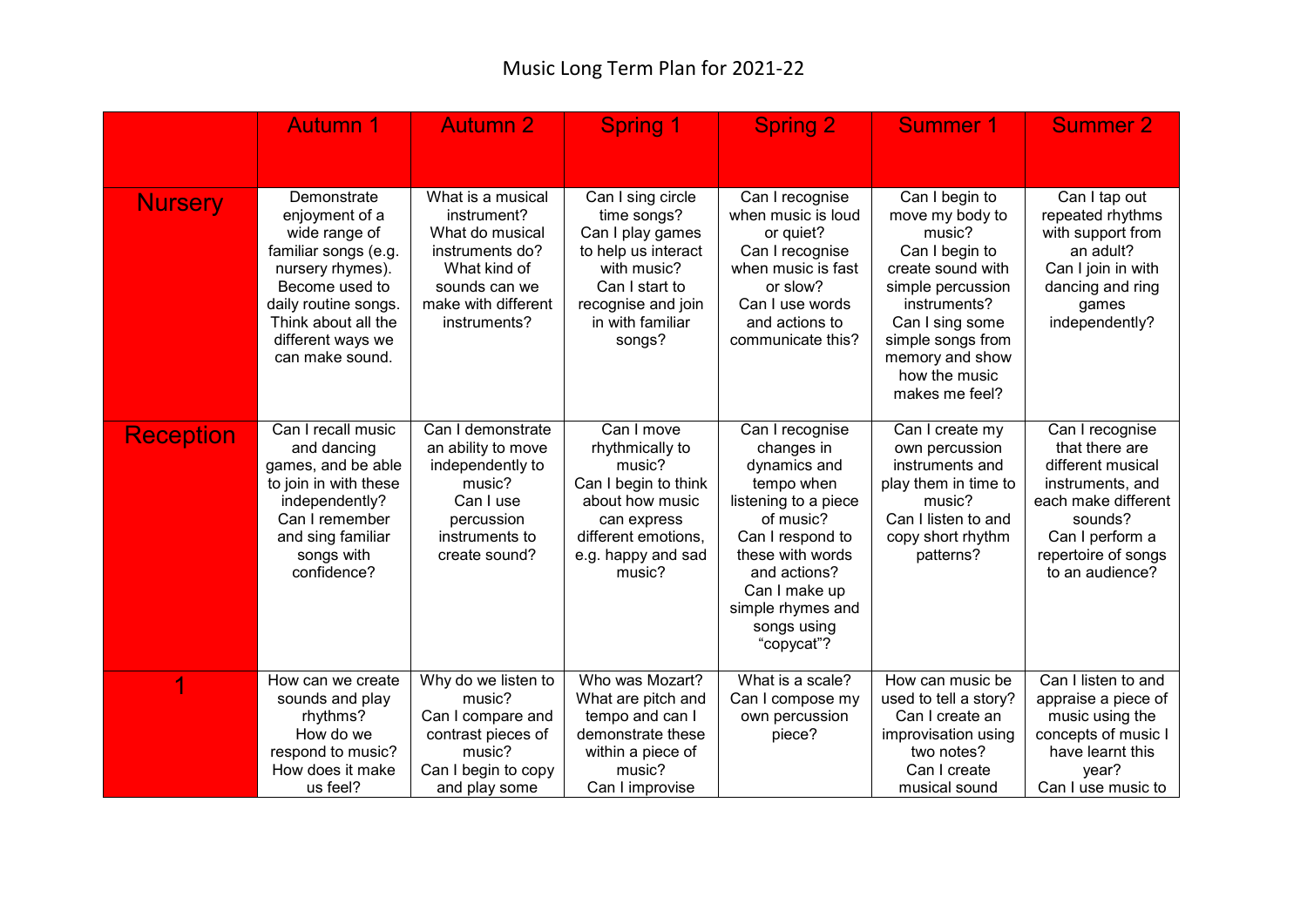|                | Can I sing a song<br>with my class?<br>Can I march to the<br>pulse of a piece of<br>music?                                                                                              | simple rhythms<br>using percussion<br>instruments and<br>shape rhythm<br>cards?<br>Can I rehearse for<br>an upcoming<br>performance?<br>(Nativity)                                                                                                                                             | simple vocal<br>chants?                                                                                                                                                                       |                                                                                                                                                                                               | effects in response<br>to a visual stimuli?                                                                                                                                                   | tell my own story?<br>Can I perform<br>pieces of music<br>from memory to an<br>audience?                                                                                                                                    |
|----------------|-----------------------------------------------------------------------------------------------------------------------------------------------------------------------------------------|------------------------------------------------------------------------------------------------------------------------------------------------------------------------------------------------------------------------------------------------------------------------------------------------|-----------------------------------------------------------------------------------------------------------------------------------------------------------------------------------------------|-----------------------------------------------------------------------------------------------------------------------------------------------------------------------------------------------|-----------------------------------------------------------------------------------------------------------------------------------------------------------------------------------------------|-----------------------------------------------------------------------------------------------------------------------------------------------------------------------------------------------------------------------------|
| $\overline{2}$ | Can I name and<br>identify the four<br>instrument<br>families?<br>What is a pulse and<br>can it change within<br>a piece of music?<br>Can I sing a<br>verse/chorus song<br>from memory? | How many notes<br>make up a scale?<br>How can I<br>recognise and<br>show changes in<br>pitch?<br>What is the<br>difference between<br>a pulse and a<br>rhythm?<br>Can I begin to play<br>a tuned percussion<br>instrument?<br>Can I rehearse for<br>an upcoming<br>performance?<br>(Nativity). | Who was<br>Prokofiev? (Peter<br>and the Wolf).<br>Can I create an<br>improvisation using<br>three notes?<br>Can I begin to use<br>a graphic score and<br>shape rhythms to<br>notate my ideas? | Who was John<br>Williams?<br>How do different<br>pieces of music<br>create different<br>feelings?<br>Can I use tuned<br>and untuned<br>percussion<br>instruments to play<br>a piece of music? | Why is music an<br>important part of<br>films?<br>How can we use<br>percussion<br>instruments and the<br>environment to<br>create sound<br>effects?                                           | Can I listen to and<br>appraise a piece of<br>music using the<br>concepts of music I<br>have learnt this<br>year?<br>Can I perform a<br>piece of music to<br>an audience using<br>my voice and<br>different<br>instruments? |
| 3              | Can I identify<br>instrument families<br>aurally?<br>What is the<br>importance of<br>percussion<br>instruments in<br>keeping music in<br>time?<br>What is a                             | Glockenspiel-<br>continuation.<br>What is STOMP<br>and how does it<br>use percussion for<br>effect?<br>Can I use African<br>polyrhythms to<br>inspire my own<br>piece of percussion                                                                                                            | Glockenspiel-<br>continuation.<br>Can I recognise the<br>first, third and fifth<br>note in a scale?<br>Can I sing a song<br>based on these<br>notes?<br>Who was Saint<br>Saens and how did    | Glockenspiel-<br>continuation.<br>Can I plan and<br>create my own<br>animal inspired<br>piece and notate<br>my ideas on a<br>graphic score?<br>Can I perform and<br>appraise others'          | Glockenspiel-<br>continuation.<br>Can I improvise a<br>section of music<br>using all the notes<br>in the C scale?<br>What is a choir?<br>What is harmony<br>and how is it used<br>in singing? | Glockenspiel-<br>continuation.<br>Can I listen to and<br>appraise a piece of<br>music using the<br>concepts of music I<br>have learnt this<br>year?<br>Can I rehearse for<br>a performance to                               |
|                | glockenspiel and                                                                                                                                                                        | music?                                                                                                                                                                                                                                                                                         | he use instruments                                                                                                                                                                            | performances using                                                                                                                                                                            |                                                                                                                                                                                               | an audience?                                                                                                                                                                                                                |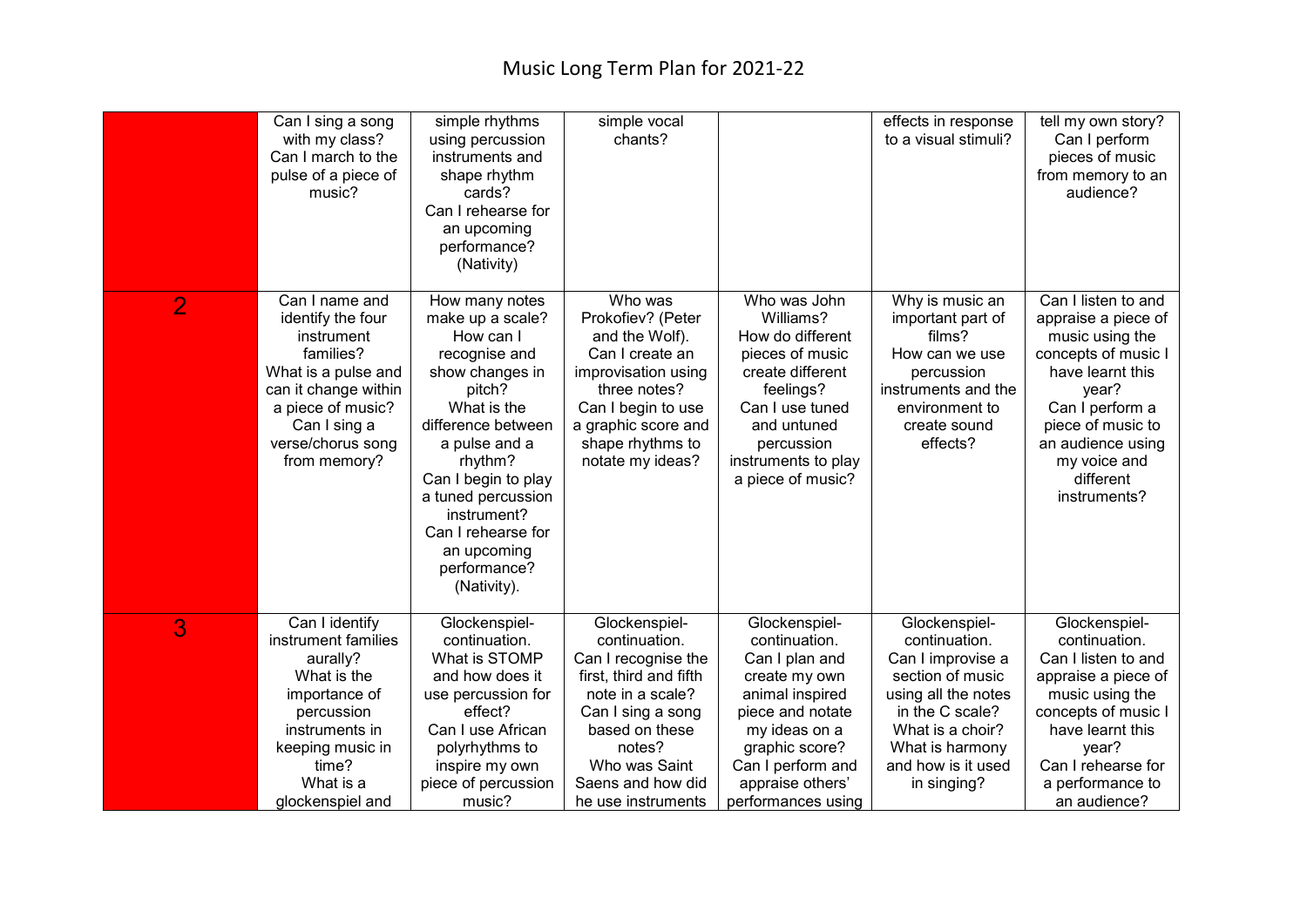|   | which family does it<br>belong to?<br>Can I sing a song<br>from memory and<br>begin to explain<br>what the lyrics<br>mean?                                                                                                                                                                                          | Can I show these<br>ideas on a graphic<br>score?<br>Can I rehearse for<br>an upcoming<br>performance?<br>(Carols by<br>Candlelight).                                                                                                                                                                                                                                          | in his Carnival of<br>the Animals piece?                                                                                                                                                                                                                        | the concepts of<br>music?                                                                                                                                                                                                                                                                                               |                                                                                                                                                                                                                                                                                          |                                                                                                                                                                                                          |
|---|---------------------------------------------------------------------------------------------------------------------------------------------------------------------------------------------------------------------------------------------------------------------------------------------------------------------|-------------------------------------------------------------------------------------------------------------------------------------------------------------------------------------------------------------------------------------------------------------------------------------------------------------------------------------------------------------------------------|-----------------------------------------------------------------------------------------------------------------------------------------------------------------------------------------------------------------------------------------------------------------|-------------------------------------------------------------------------------------------------------------------------------------------------------------------------------------------------------------------------------------------------------------------------------------------------------------------------|------------------------------------------------------------------------------------------------------------------------------------------------------------------------------------------------------------------------------------------------------------------------------------------|----------------------------------------------------------------------------------------------------------------------------------------------------------------------------------------------------------|
| 4 | What is a ukulele<br>and which<br>instrument family<br>does it belong to?<br>Can I learn the first<br>chord? $(C)$<br>Can I listen to and<br>appraise<br>contrasting styles<br>of popular music?<br>Can I perform two<br>different popular<br>songs and describe<br>the musical<br>similarities and<br>differences? | Ukulele-<br>continuation.<br>Can I learn the next<br>two chords on the<br>ukulele? (F and G).<br>Can I follow tab<br>notation to play a<br>simple two or three<br>chord song on the<br>ukulele?<br>Can I sing a song<br>from memory with<br>accurate control,<br>pitch and<br>expression?<br>Can I rehearse for<br>an upcoming<br>performance?<br>(Carols by<br>Candlelight). | Ukulele-<br>continuation.<br>Who was<br>Tchaikovsky?<br>Can I begin to<br>recognise changes<br>of rhythm and pitch<br>using staff<br>notation?<br>Why are there two<br>"dos" in a scale?<br>Can I perform a<br>piece of music in<br>time to a backing<br>track? | Ukulele-<br>continuation.<br>Can I put together<br>my own improvised<br>chord progression<br>using the notes of<br>the C scale?<br>Can I sing and<br>perform a piece of<br>music on the<br>ukulele?<br>Can I learn how to<br>play the Am chord<br>and recognise the<br>difference between<br>major and minor<br>chords? | Ukulele-<br>continuation.<br>Can I read and<br>recognise tab<br>notation and use<br>this to play a piece<br>on the ukulele?<br>Can I sing round<br>and partner songs,<br>and perform these<br>to an audience?<br>Can I improvise<br>sections of songs<br>and notate these<br>ideas down? | Ukulele-<br>continuation.<br>Can I listen to and<br>appraise a piece of<br>music using the<br>concepts of music I<br>have learnt this<br>year?<br>Can I rehearse for<br>a performance to<br>an audience? |
| 5 | Can I listen to a<br>song and explain<br>the context and<br>what the lyrics                                                                                                                                                                                                                                         | Trumpet-<br>continuation.<br>Which songs link to<br>the Victorian "music                                                                                                                                                                                                                                                                                                      | Trumpet-<br>continuation.<br>Who was Gustav<br>Holst and what                                                                                                                                                                                                   | Trumpet-<br>continuation.<br>Can I compare and<br>contrast popular                                                                                                                                                                                                                                                      | Trumpet-<br>continuation.<br>Can I improvise<br>over a groove or                                                                                                                                                                                                                         | Trumpet-<br>continuation.<br>Can I listen to and<br>appraise a piece of                                                                                                                                  |